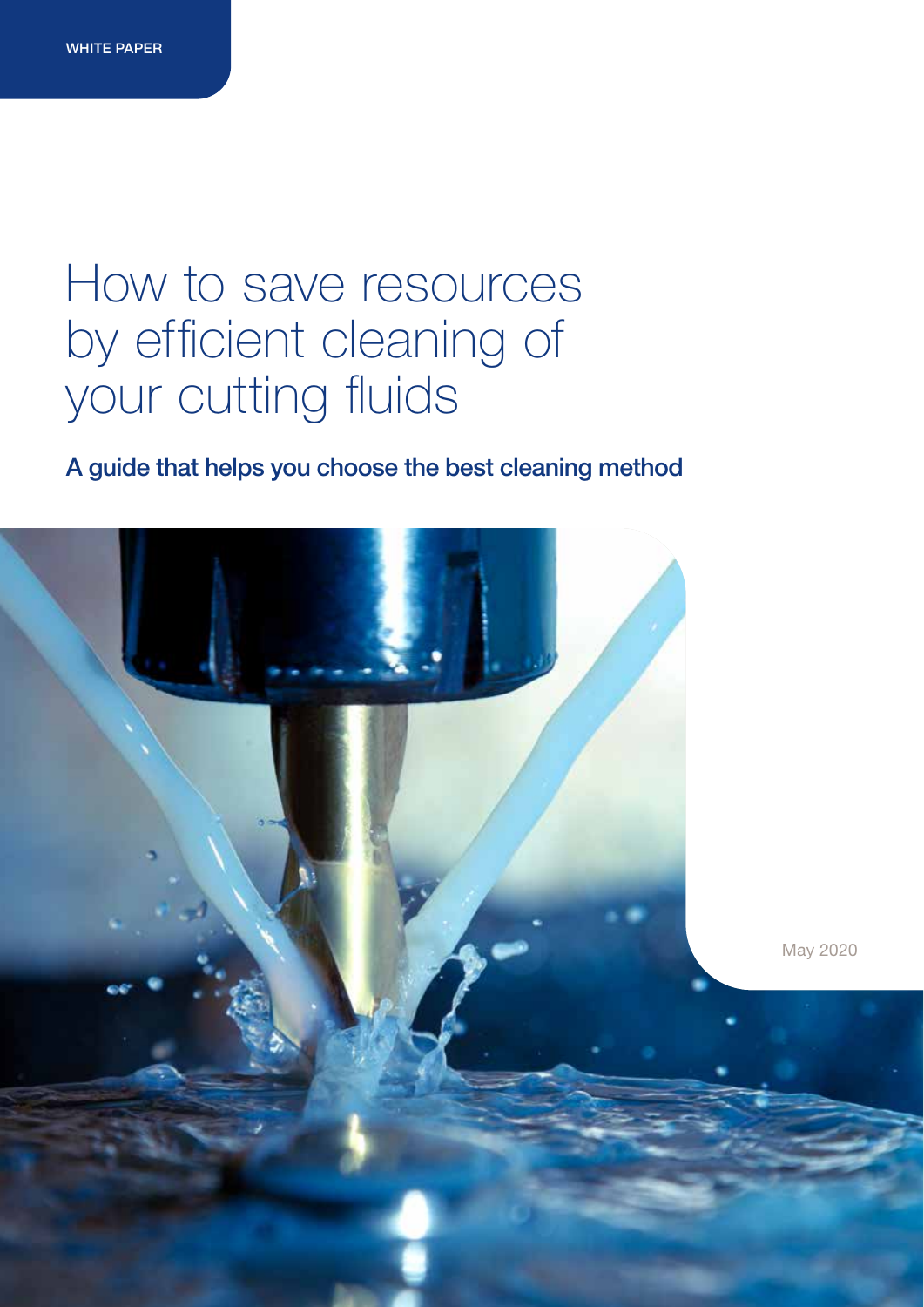### Reduce downtime and extend tool life

Cutting fluids get contaminated and need to be cleaned and replaced regularly – otherwise, you risk problems such as tool damage, downtime, lower-quality end products, and health hazards. This guide goes through everything you need to know to choose the best cleaning method:

- Why efficient cleaning of cutting fluids is important
- The four most common cleaning methods for cutting fluids
- 11 benefits of centrifugal separators
- How to take action today

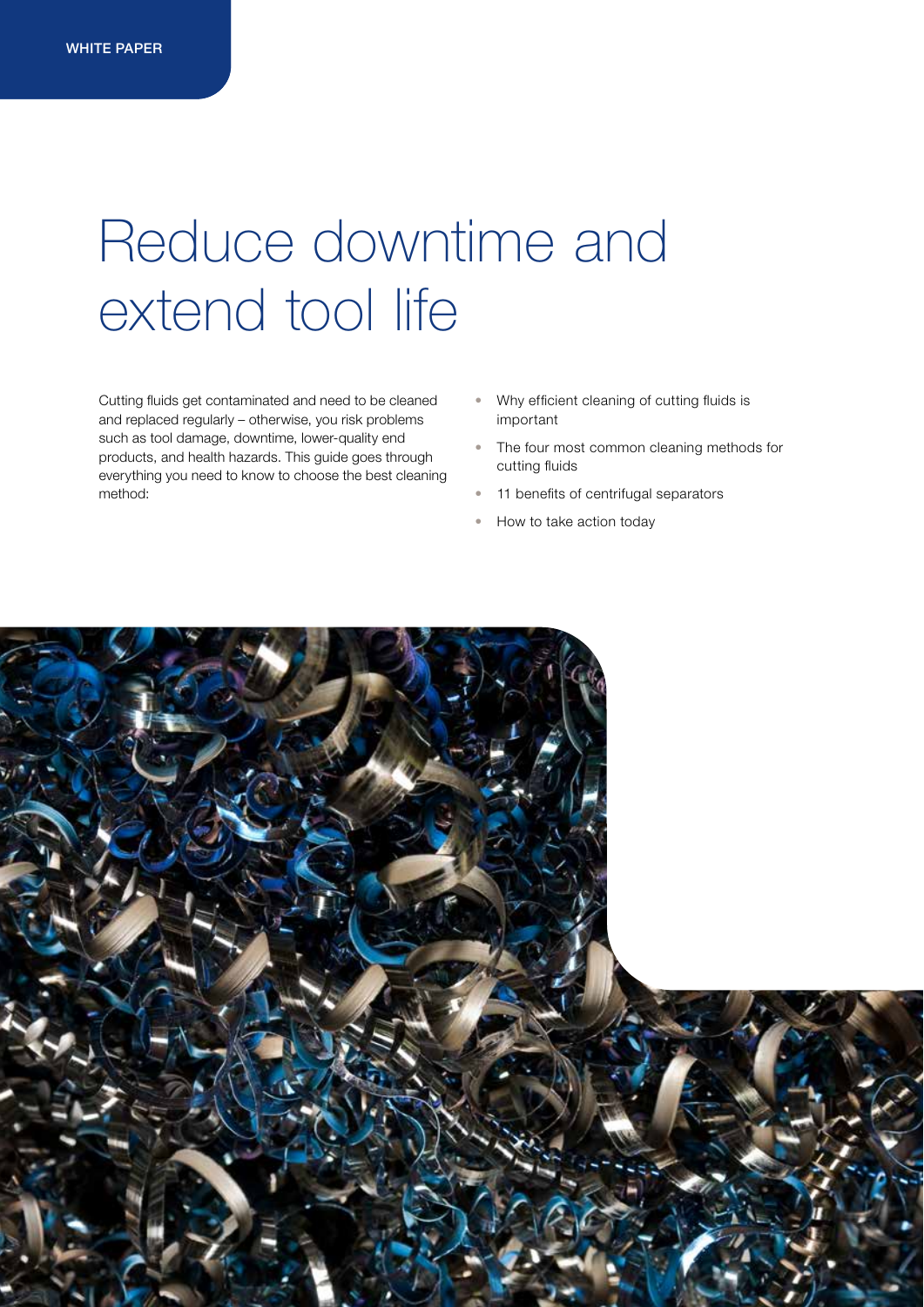# Why efficient cleaning of cutting fluids is important

Cutting fluids get contaminated over time. With efficient cleaning, you can reap many benefits, such as extending the lifetime of the cutting fluid, increasing the quality of your end products, and improving the working conditions for your employees.

Most machining and metalworking processes benefit from the use of a so-called cutting fluid for cooling and lubrication. A suitable cutting fluid keeps the workpiece at a stable temperature, maximizes the life of the cutting tip, and prevents rust on machine parts.

Over time, cutting fluids get contaminated by unwanted oil, mainly in the form of lubrication oil and hydraulic oil. Microparticles from the machining or metalworking process also end up in the cutting fluid.

Microparticles in the cutting fluid can result in a sand-blasting effect on the surfaces of the components. Unwanted oil can result in reduced cutting fluid performance and growth of bacteria and fungi, which can result in serious complications such as damage to tools, decreased precision, and health hazards.

To avoid problems, cutting fluids should be cleaned and replaced regularly. And the better the cleaning, the longer the intervals between replacement can be. Extending the life of the cutting fluids results in reduced cost, less downtime, and a smaller environmental impact.

#### Cutting fluids carry a high cost

The cutting fluids of today are very complex and custom-designed for specific applications. This means that their value has increased, as well as their cost.

Cutting fluids come in several forms: oil-water emulsions, oils, gels, pastes, aerosols, and gases. They can also be referred to as lubricants, coolants, cutting compounds, or cutting oil.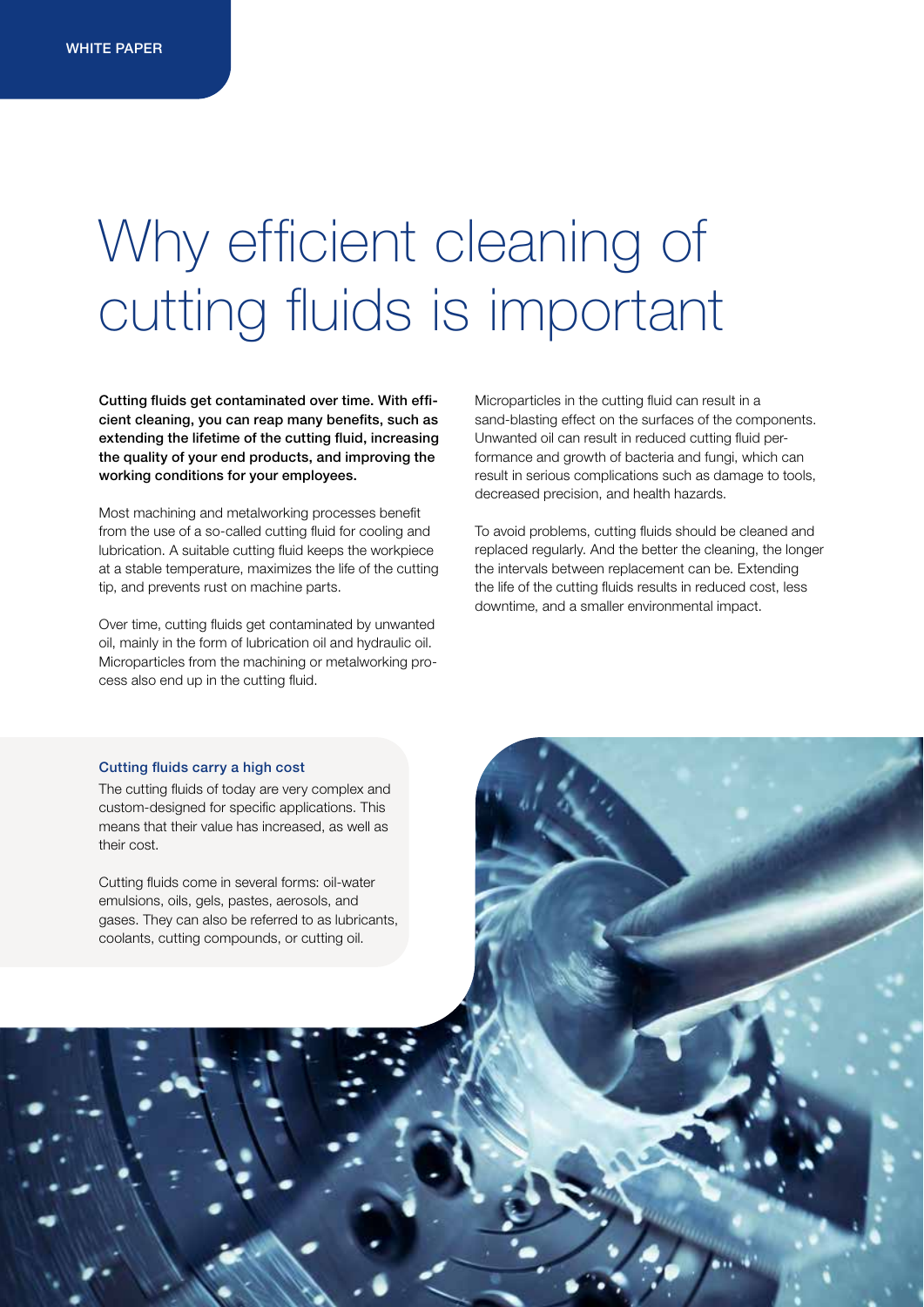

# The 4 most common cleaning methods for cutting fluids

In this section, we go through the four most common cutting fluid cleaning methods to help you determine which is the most efficient and represents the least overall cost for your particular application.

In combination with the four methods described below, a filter that removes the largest particles is always used – even if you use another filter to remove smaller particles.

#### **Filtration**

Cutting fluid filters often use paper bands of various mesh sizes to capture solid particles. Particles larger than the mesh are captured and removed from the fluid, while the smaller ones remain. When the paper band is used up, it has to be removed, safely disposed of, and replaced.

### *What to consider:*

- Filters don't require much capital investment
- The need for disposables leads to higher operating costs
- Filters don't remove oil, which means that they need to be combined with coalescers or separators – otherwise you get a rapid growth of bacteria and fungi
- You must make sure to comply with increasingly strict environmental regulations
- Filters only capture solids larger than the mesh size (typically 10–30 µm)
- Captured particles may be released again if the filter is exposed to pressure shocks at start-up or stop
- Filters need regular monitoring and changing to avoid clogging, which leads to downtime
- There can be fluctuations or reductions in pressure when filters are contaminated, which lead to decreased performance

#### **Skimming**

Oil skimmers are designed to remove oil floating on the cutting fluid's surface. There are many different types of skimmers, but the basic principle is that floating oil adheres to a skimming medium such as a mop, rope, disk, tube, or belt. The medium is then passed through a machine that wipes it clean and collects the oil.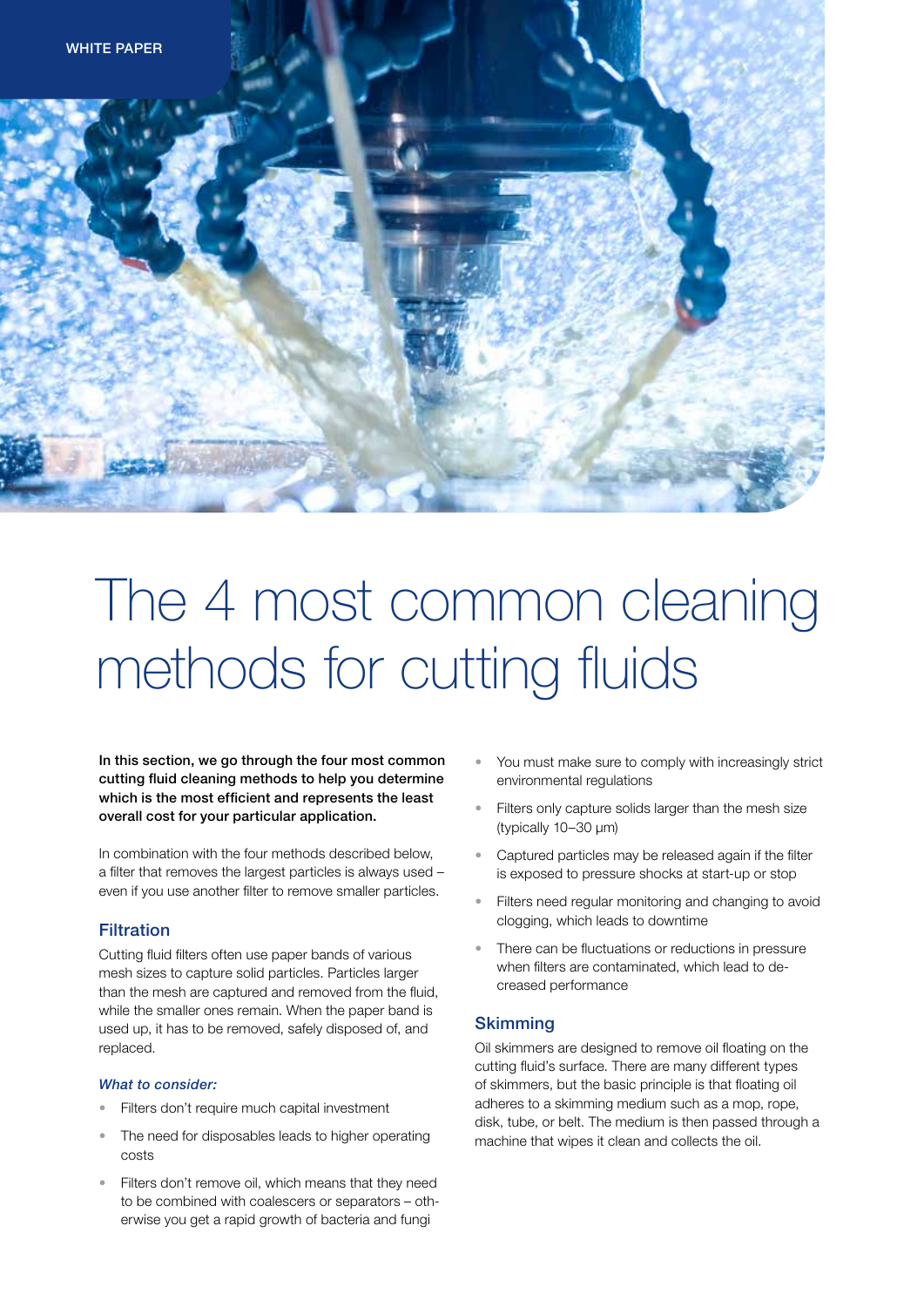#### *What to consider:*

- Oil skimmers are simple and low-cost solutions for removing small amounts of oil under stable conditions
- Solid contaminants are not removed
- Oil skimmers do not handle changes in oil properties or throughput volumes very well
- A mixture of oil and water is removed not just the oil
- Oil skimmers can't handle medium to high amounts of free oil in the fluid
- Performance varies significantly depending on the oil used
- Oil skimmers can't be used if certain additives or surfactants are present

#### **Coalescence**

Coalescers are used to perform coalescence, which is the process of causing liquid aerosols to form larger droplets. The larger droplets are then drained away gravitationally.

#### *What to consider:*

- Coalescers are easy to install and maintain
- The capital investment is low
- The effectiveness is limited, which can lead to process inefficiency and higher lifetime costs
- Solid contaminants are not removed
- Cutting fluids have to be very clean from particles to enable coalescence
- Coalescers can't be used if certain additives or surfactants are present
- Coalescers can't cope with high amounts of free oil in the fluid

#### **Centrifugation**

High-speed centrifugal separators use centrifugal force to separate oil and solid contaminants from cutting fluids. Particles present in the cutting fluid are pressed against the walls of the separator by centrifugal force. The particles are then discharged automatically from the bowl to the sludge tank. The centrifugal force will also cause unwanted oil to separate from the cutting fluid. The cutting fluid is sent back into the machining or metalworking process while the unwanted oil is continuously discharged.

#### *What to consider:*

- High-speed centrifugal separators remove both unwanted oil and solids
- The initial investment is higher, but the operational cost is very low, which results in a low total cost of ownership (TCO)
- High-speed centrifugal separators handle even tiny particle sizes – much smaller than the best filters can manage
- There is no need for disposables such as filter cartridges
- Low maintenance gives more process uptime
- High-speed centrifugal separators only remove loosely emulsified oils – the cutting fluid emulsion is left intact
- Centrifugation can handle large cleaning volumes and withstand a temporary high influx of oil



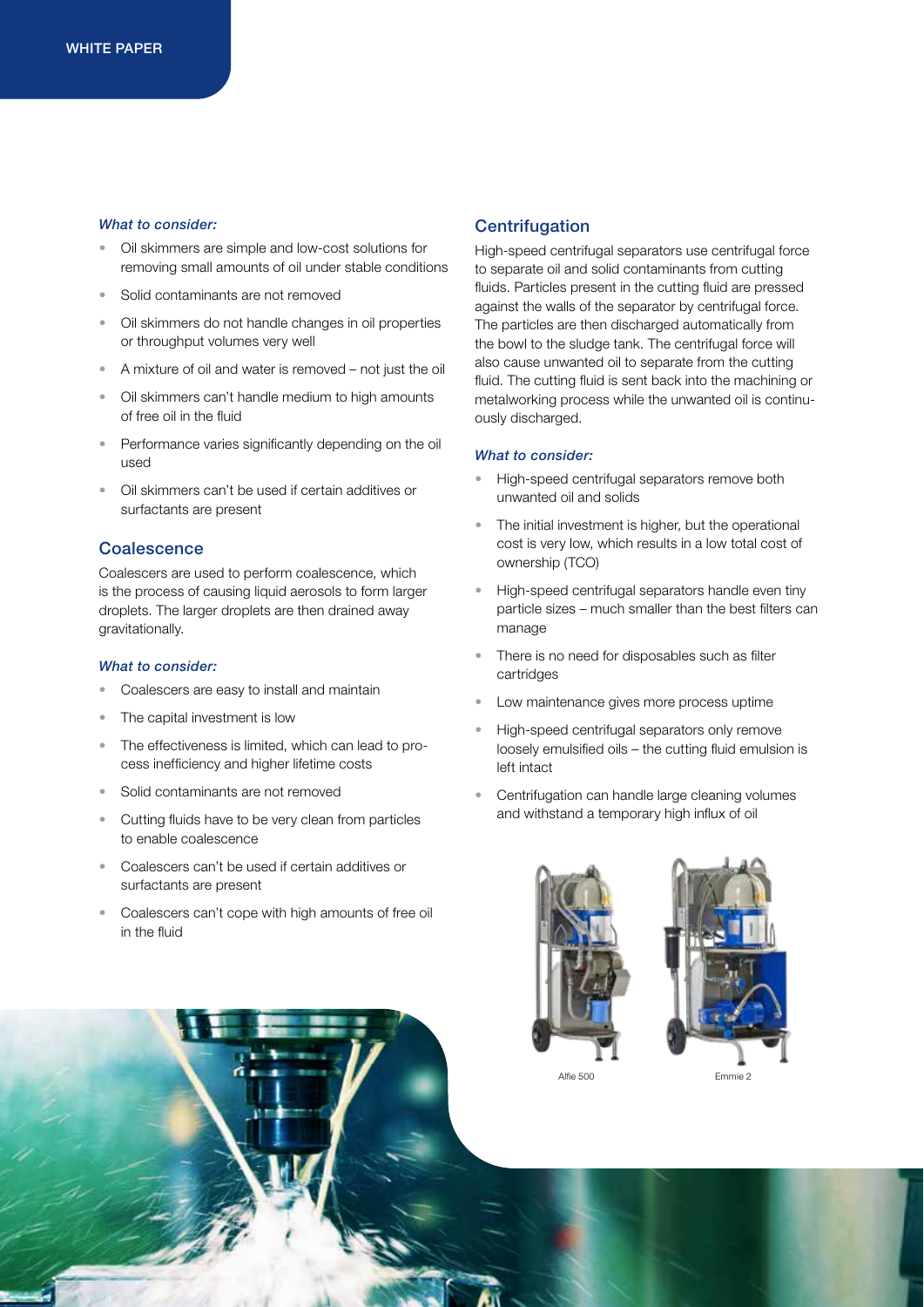# 11 benefits with centrifugal separators

1. You get an extremely effective separation of both liquid and solid contaminants. This means that you can safely use your cutting liquid 2–6 times longer than with simpler cleaning mechanism.

2. Cleaner cutting fluid also increases precision and extends the life of your equipment. This means that you boost productivity and save money since you don't have to replace tools, filters, valves, and pumps as often.

3. When you use the same cutting fluid longer, your costs for buying new and disposing of old cutting fluid decrease considerably.

4. Changing cutting fluids less frequently also diminishes your environmental impact: the creation of new cutting fluid, the destruction of the old one, and transportation all affect the environment negatively.



5. Alfa Laval centrifugal separators can manage difficult conditions such as large cleaning volumes and a temporary high influx of oil.

6. When used, cutting fluid creates a mist that can be inhaled or come in contact with the skin of your employees. This is hazardous if the cutting fluid contains fungi or bacteria. Cleaning your cutting fluid effectively, therefore, improves the working conditions of your staff greatly.

7. To avoid the growth of bacteria and fungi, some suppliers add toxins to their cutting fluids. This is not good for the environment – bacteria and fungi are best avoided by efficient cleaning.

8. The operational cost of Alfa Laval centrifugal separators is very low, as is the service cost. You need to make an initial investment, but the total cost of ownership (TCO) is low.

9. Alfa Laval is there for you. The company's service organization is recognized as the best in the world within this area.

10. Alfa Laval is a pioneer within separation and has supplied high-quality centrifuges for a large number of applications for more than a century.

11. An Alfa Laval centrifugal separator has superior quality and will perform for decades if you take care of it correctly. In short, it's a matter of reading the manual and using genuine parts and the right tools. There are specific service kits with genuine spare parts and a comprehensive package of detailed service instructions.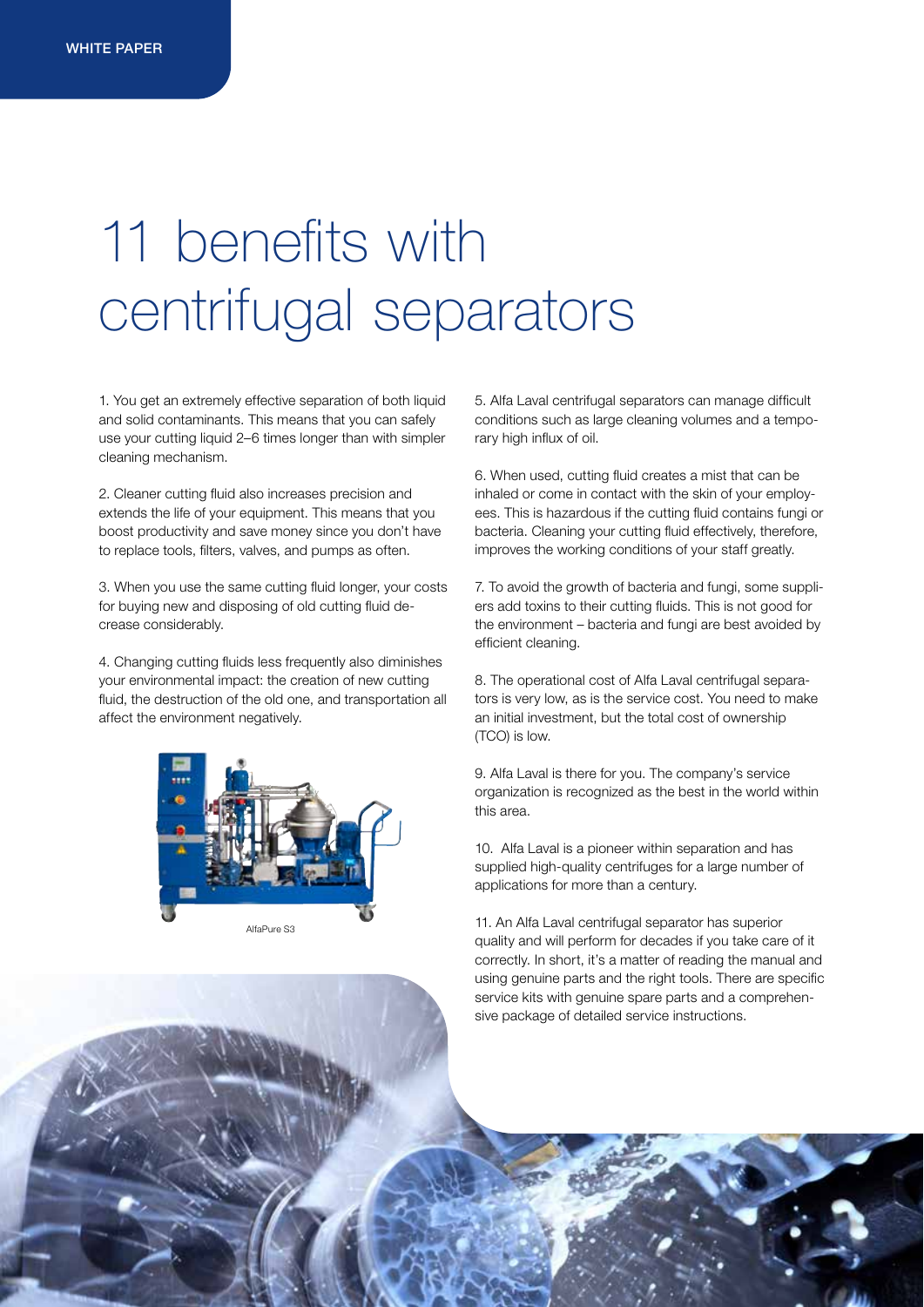



In 1878, Gustaf de Laval and his business partner Oskar Lamm patented the milk separator. The principle was simple: a rapidly rotating container creates a centrifugal force that causes the higher-density skimmed milk to be pressed out toward the walls of the container while the lower-density cream is collected in the middle.

Today, 142 years later, we still use the same technology in all our centrifugal separators, no matter the application. The technology is remarkably effective – and extremely straightforward.

A proven technology – to say the least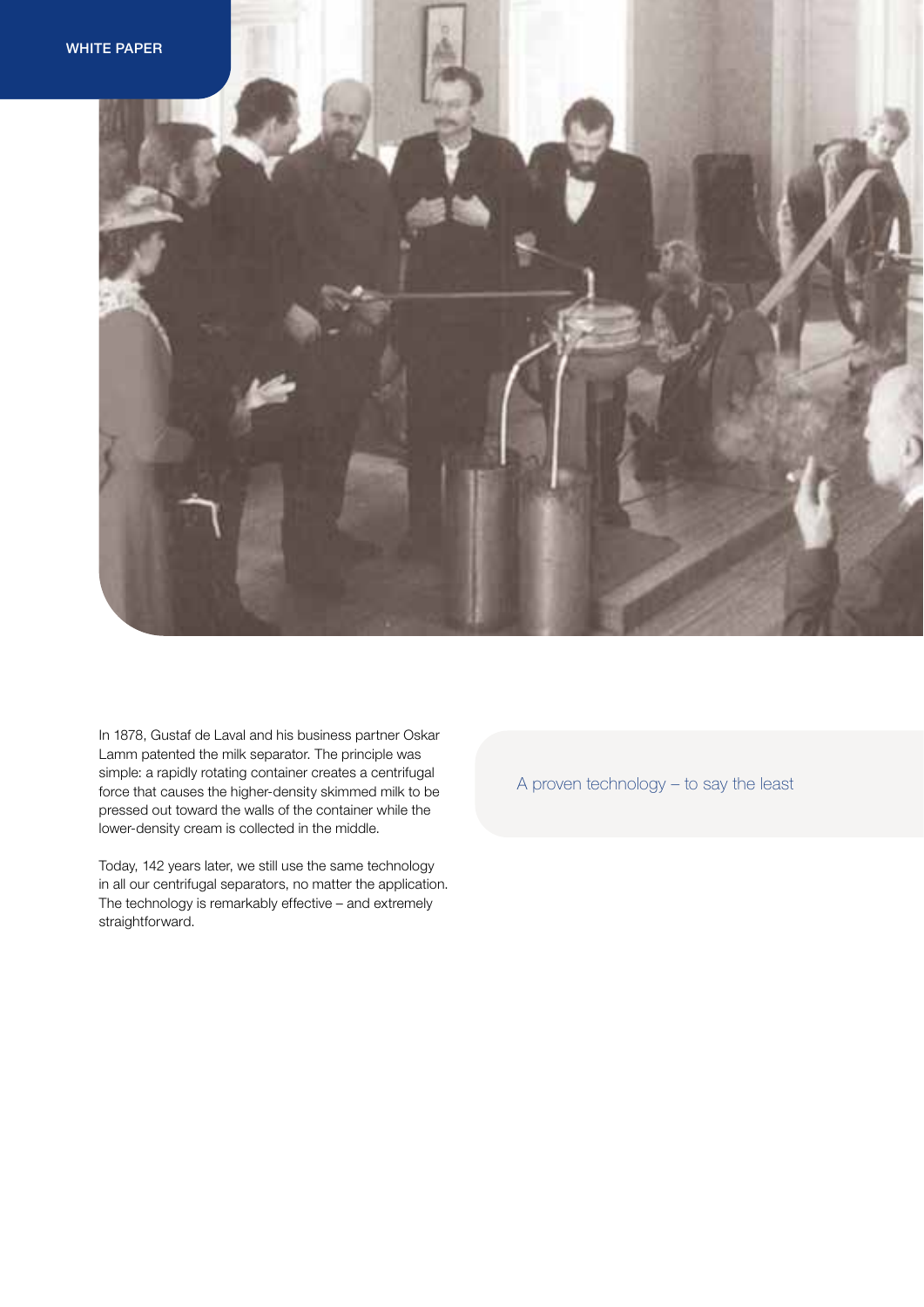### How to take action today

Get in contact with Alfa Laval today, and we'll set you up with an expert who helps you choose the right solution for your needs.

Whatever metalworking application you have, Alfa Laval has a centrifugal separation system that can keep your cutting fluids clean. You can, for example, build a cleaning system where cutting fluid from a large number of machines is continuously cleaned by a single centrifugal separator. Or you can wheel around a trolley-mounted centrifuge to your machines. If you have a single metalworking machine, we have small separators to match your needs.

Alfa Laval's extensive know-how in the field of separation technology means that you can rely on our solutions to avoid problems and save money.